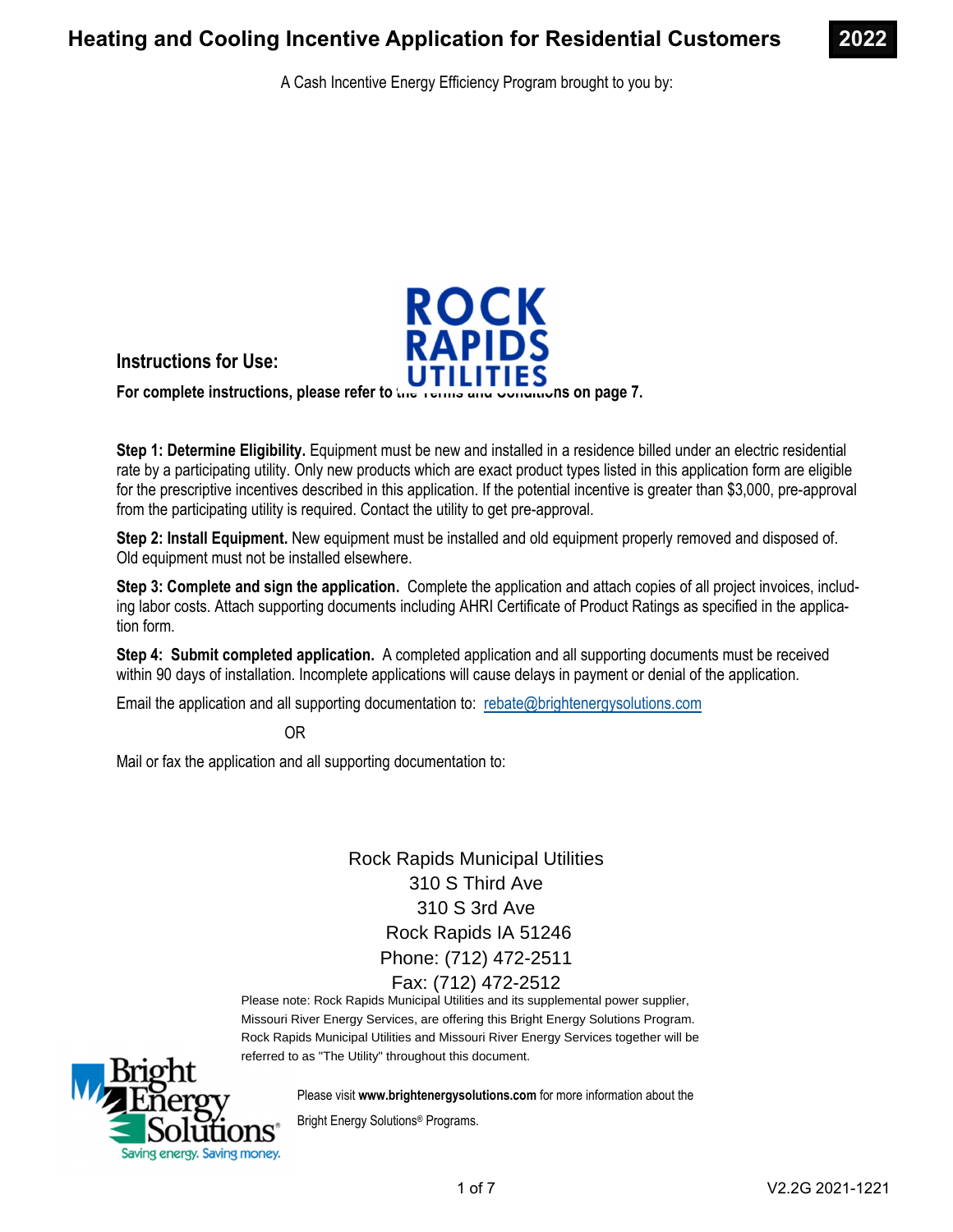|                                                                                                                                                                      |                                                                                                                                                                      | Phone________________________________ Installation Date_________________________ |                  |
|----------------------------------------------------------------------------------------------------------------------------------------------------------------------|----------------------------------------------------------------------------------------------------------------------------------------------------------------------|----------------------------------------------------------------------------------|------------------|
|                                                                                                                                                                      |                                                                                                                                                                      | City ST Zip                                                                      |                  |
| Email Address (By providing your email address, you are granting The Utility permission to send emails regarding this project or updates on our incentive programs.) |                                                                                                                                                                      |                                                                                  |                  |
| Municipal Utility Rock Rapids Utilities                                                                                                                              |                                                                                                                                                                      |                                                                                  | New Construction |
| <b>Contractor / Retailer Information</b>                                                                                                                             |                                                                                                                                                                      |                                                                                  |                  |
|                                                                                                                                                                      |                                                                                                                                                                      |                                                                                  |                  |
|                                                                                                                                                                      |                                                                                                                                                                      |                                                                                  |                  |
|                                                                                                                                                                      | Email Address (By providing your email address, you are granting The Utility permission to send emails regarding this project or updates on our incentive programs.) |                                                                                  |                  |

| Payment to be made to: | Customer (listed above) | Contractor (listed above) |       | Alternate Payee (If Alternate Payee, provide details below.) |  |
|------------------------|-------------------------|---------------------------|-------|--------------------------------------------------------------|--|
| Alternate Payee Name   |                         |                           | Phone |                                                              |  |
| Mailing Address        |                         | Citv                      |       |                                                              |  |

## **PLEASE INCLUDE THESE REQUIRED DOCUMENTS:**

- **1. AHRI Certificate of Product Ratings for the equipment installed, if applicable. (This document can be provided by your contractor.)**
- **2. Invoice clearly showing:** 
	- **Make and model numbers of equipment installed**
	- **Serial numbers of equipment installed**
	- **Date of installation, installation address, and total project cost**

**2022**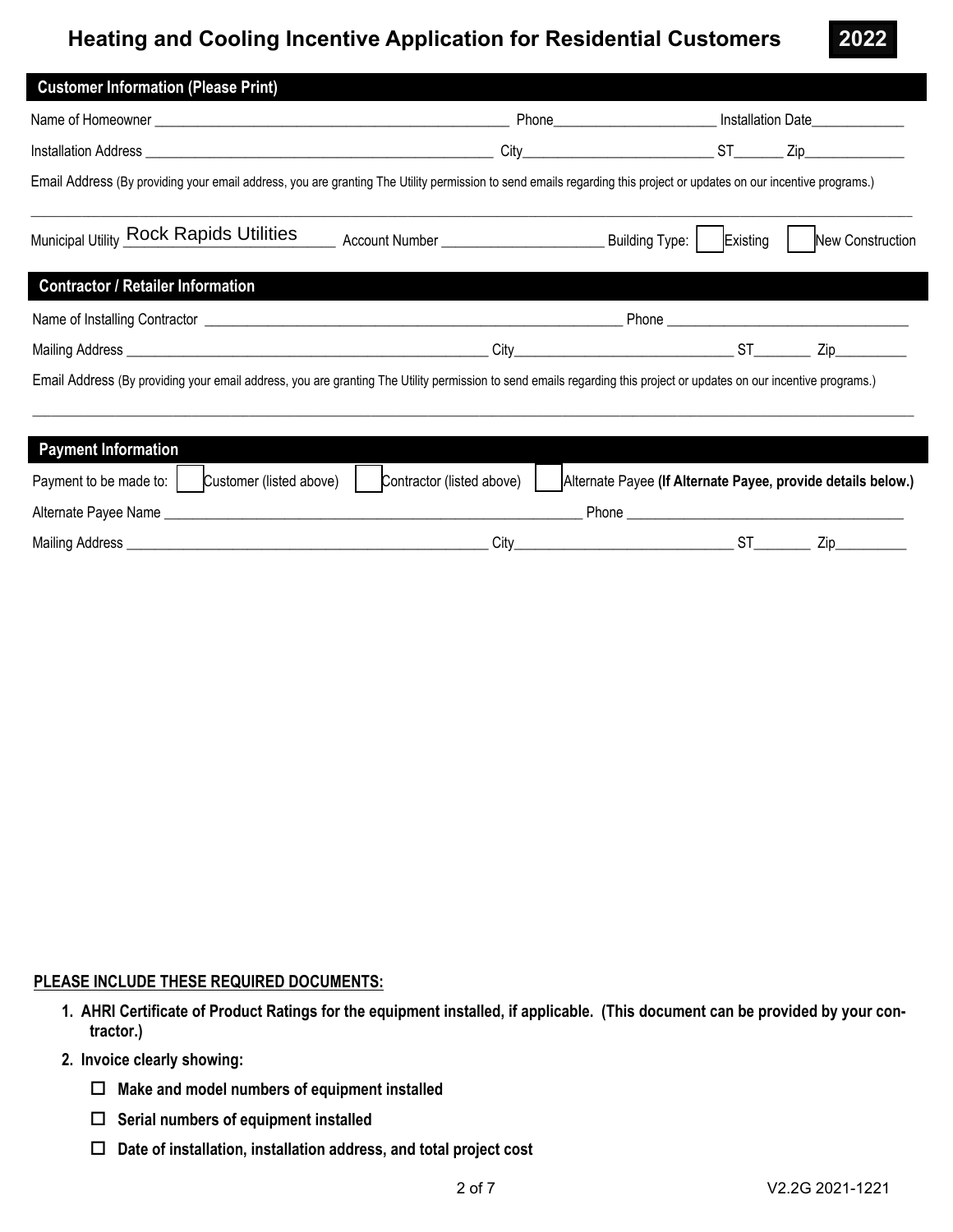| A. Central Air Conditioning Units                                                                                                                                                                                                                |                                                                                                          |                                    |                           |       |  |  |
|--------------------------------------------------------------------------------------------------------------------------------------------------------------------------------------------------------------------------------------------------|----------------------------------------------------------------------------------------------------------|------------------------------------|---------------------------|-------|--|--|
| The Utility reserves the right to load manage (cycle on or off) customer equipment that qualifies for incentives under this program.                                                                                                             |                                                                                                          |                                    |                           |       |  |  |
| <b>Equipment Type</b>                                                                                                                                                                                                                            | <b>Minimum Specifications*</b>                                                                           | <b>Incentive</b>                   | Quantity                  | Total |  |  |
| $\Box$ Central Air Conditioner $\leq$ 5 Tons Split System                                                                                                                                                                                        | ENERGY STAR® Efficiency Criteria or 15.0 SEER                                                            | \$200 / unit                       |                           |       |  |  |
| $\Box$ Central Air Conditioner $\leq$ 5 Tons Split System                                                                                                                                                                                        | 18.0 SEER                                                                                                | \$300 / unit                       |                           |       |  |  |
| Quality Installation of Central A/C Bonus <sup>1</sup>                                                                                                                                                                                           | Installation by Quality Install Certified Contractor.<br>Contractor must complete information on Page 6. | \$100 / unit                       |                           |       |  |  |
| Mini Split/Ductless Air Conditioner (Not eligible<br>❏<br>for Quality Install Bonus)                                                                                                                                                             | 16.0 SEER                                                                                                | \$200 / outdoor<br>condensing unit |                           |       |  |  |
|                                                                                                                                                                                                                                                  |                                                                                                          |                                    | <b>Subtotal Section A</b> | l \$  |  |  |
| Installation of both the evaporator and condenser coil is required. All efficiency ratings must be stated at standard AHRI full load testing conditions. Efficiency<br>ratings will be verified using the AHRI database (www.ahridirectory.org). |                                                                                                          |                                    |                           |       |  |  |

### **B. Air Source Heat Pumps**

| The Utility reserves the right to load manage (cycle on or off) customer equipment that qualifies for incentives under this program.                    |                                                                  |                                           |          |       |
|---------------------------------------------------------------------------------------------------------------------------------------------------------|------------------------------------------------------------------|-------------------------------------------|----------|-------|
| <b>Equipment Type</b>                                                                                                                                   | <b>Minimum Specifications*</b>                                   | <b>Incentive</b>                          | Quantity | Total |
| Air Source Heat Pump**                                                                                                                                  | <b>ENERGY STAR</b><br>Efficiency Criteria or 15.0 SEER, 8.5 HSPF | \$200 / unit                              |          | \$    |
| Air Source Heat Pump**                                                                                                                                  | 18.0 SEER, 9.5 HSPF                                              | \$300 / unit                              |          | \$    |
| □ Cold Climate NEEP Listed Heat Pump**                                                                                                                  | NEEP Listed - https://ashp.neep.org/#!/                          | \$300 / unit                              |          | \$    |
| Dual Fuel Air Source Heat Pump ***                                                                                                                      | <b>ENERGY STAR</b><br>Efficiency Criteria or 15.0 SEER, 8.5 HSPF | \$800 / unit                              |          | \$    |
| Dual Fuel Air Source Heat Pump ***                                                                                                                      | 18.0 SEER, 9.5 HSPF                                              | \$1,000 / unit                            |          | \$    |
| Dual Fuel Cold Climate NEEP Listed Air Source Heat<br>Pump***                                                                                           | NEEP Listed - https://ashp.neep.org/#!/                          | \$1,200 / unit                            |          | S     |
| Quality Install of Air Source Heat Pump Bonus <sup>1</sup>                                                                                              | Installation by Quality Install Certified Contractor             | \$100 / unit                              |          | \$    |
| □ Mini Split/Ductless Air Source Heat Pump (see Section A<br>for Mini Split/Ductless Air Conditioners) Not Eligible for<br><b>Quality Install Bonus</b> | 16.0 SEER                                                        | \$250 / out-<br>door con-<br>densing unit |          | \$    |
| □ NEEP Cold Climate Listed Mini Split/Ductless Air Source<br>Heat Pump (Not Eligible for Quality Install Bonus)                                         | NEEP Listed - https://ashp.neep.org/#!/                          | \$350 / out-<br>door con-<br>densing unit |          | \$    |
| *Certified Quality Installation Contractor must complete information on Page 6<br>Subtotal Section B   \$                                               |                                                                  |                                           |          |       |

\* All efficiency ratings must be stated at standard AHRI full load conditions. Efficiency ratings will be verified using the AHRI database (www.ahridirectory.org).

\*\* Air Source Heat Pumps--Qualifying units are standard split system, furnace or air handler / fan coil integrated for homes with ductwork. Electricity must be the primary heating source in the customer's new or existing home. Replacement of both the evaporator and condenser coil is required.

\*\*\* For the purpose of this incentive a dual-fuel system is a home comfort system that pairs an electric heat pump (primary heat source) with a natural gas, propane, or fuel oil furnace and alternates between the two fuel sources to maximize comfort and efficiency.

**1Contractors must be certified for Quality Installation of central cooling systems to qualify for Quality Installation bonuses from Bright Energy Solutions. Quality Installation protocols based on ACCA ANSI standards help ensure homeowners receive the full efficiency and comfort benefits of their cooling equipment. To find a Quality Installation certified contractor, visit www.brightenergysolutions.com.**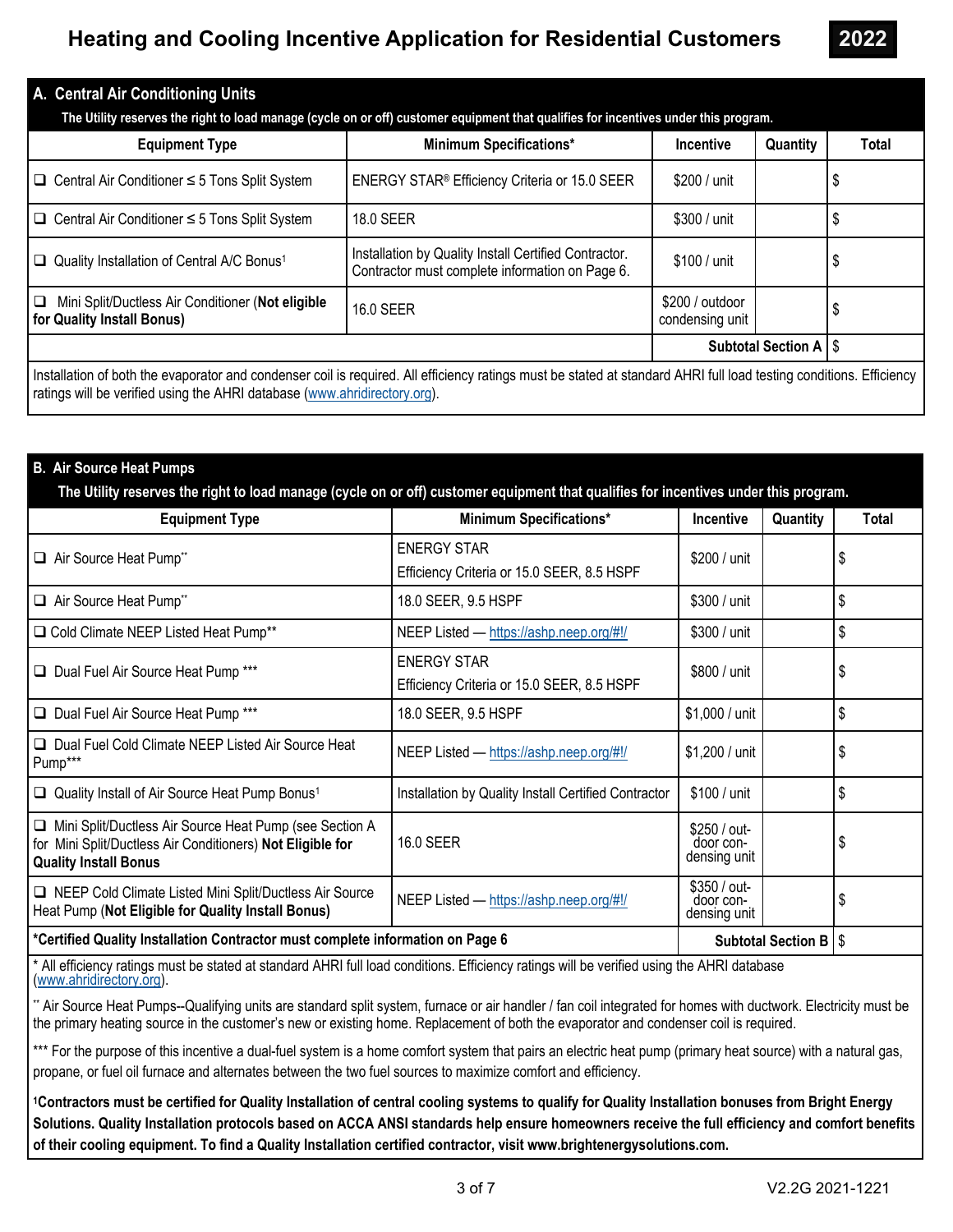**2022** 

### **C. Geothermal Heat Pumps**

 **The Utility reserves the right to load manage (cycle on and off) customer equipment that qualifies for incentives under this program.** 

| <b>Installed Ground-Source Heat Pump</b>                                                                                                                                            | Size (Tons)*<br><b>Based on</b><br>Cooling<br><b>Capacity</b> | Qty | Total<br>Tons | Incen-<br>tive Per<br>Ton | Minimum Efficiency**                                   | Rated<br><b>Full</b><br>Load<br>EER** | Rated<br><b>Full</b><br>Load<br>COP** | Total<br><b>Incentive</b> |  |  |
|-------------------------------------------------------------------------------------------------------------------------------------------------------------------------------------|---------------------------------------------------------------|-----|---------------|---------------------------|--------------------------------------------------------|---------------------------------------|---------------------------------------|---------------------------|--|--|
| Closed Loop Water to Air<br>< 11.25 Tons (<135,000 Btu/h) Per Unit                                                                                                                  |                                                               |     |               | \$200/ton                 | ENERGY STAR <sup>®</sup> (Tier 3)<br>17.1 EER; 3.6 COP |                                       |                                       | \$                        |  |  |
| Open Loop Water to Air<br>< 11.25 Tons (<135,000 BTU/h) Per Unit                                                                                                                    |                                                               |     |               | \$200/ton                 | <b>ENERGY STAR (Tier 3)</b><br>21.1 EER; 4.1 COP       |                                       |                                       | \$                        |  |  |
| Closed Loop Water to Water<br>< 11.25 Tons (135,000 Btu/h) Per Unit                                                                                                                 |                                                               |     |               | \$200/ton                 | <b>ENERGY STAR (Tier 3)</b><br>16.1 EER; 3.1 COP       |                                       |                                       | \$                        |  |  |
| Open Loop Water to Water<br>< 11.25 Tons (135,000 Btu/h) Per Unit                                                                                                                   |                                                               |     |               | \$200/ton                 | <b>ENERGY STAR (Tier 3)</b><br>20.1 EER; 3.5 COP       |                                       |                                       | \$                        |  |  |
| Direct Geoexchange (DGX) < 11.25 Tons<br>(135,000 Btu/h) Per Unit                                                                                                                   |                                                               |     |               | \$200/ton                 | <b>ENERGY STAR (Tier 3)</b><br>16.0 EER; 3.6 COP       |                                       |                                       | \$                        |  |  |
| Desuperheater Bonus (Presence of Desuperheater Must Be Clearly Stated On Invoice) - \$250<br>$Qty \times $250 \text{ } $$<br>(Desuperheater is used to provide domestic hot water.) |                                                               |     |               |                           |                                                        |                                       |                                       |                           |  |  |
|                                                                                                                                                                                     | <b>Subtotal Section C: \$</b>                                 |     |               |                           |                                                        |                                       |                                       |                           |  |  |
| <b>Geothermal Heat Pump Manufacturer:</b>                                                                                                                                           |                                                               |     |               |                           |                                                        |                                       |                                       |                           |  |  |

**Installed Model Numbers Installed Serial Numbers:** 

The newly installed geothermal heat pump must be the primary heating and cooling source for the home. All equipment installed must be new and all equipment removed must be properly disposed of – not reused or sold. Incentive is limited to units with full load cooling size less than 11.25 tons. Desuperheater incentive only -applies to new installations of qualifying geothermal heat pumps.

\*Size is based on full load cooling capacity at AHRI standard testing conditions.

\*\*All efficiency ratings must be stated at standard AHRI testing conditions. Units not listed at www.energystar.gov as ENERGY STAR qualified must meet equivalent minimum efficiency standards to be eligible. For multistage units the incentive minimum efficiency is based on ENERGY STAR's blended rating which is the average of the full load and part load efficiency ratings.

#### **PLEASE ATTACH THE FOLLOWING REQUIRED DOCUMENTS:**

1) AHRI Certificate of Product Ratings for the equipment installed. If available this document can be provided by your contractor. If the certificate is not available, please include a manufacturer's spec sheet that clearly shows efficiency ratings at standard AHRI testing conditions.

2) Invoice clearly showing proof of purchase including model numbers, date of installation, installation address, and total project cost, and **stating that a desuperheater is present if applicable.**

| D. Natural Gas Furnaces <250,000 BTUH                                                                                   |                                    |                                        |       |                       |                    |          |              |
|-------------------------------------------------------------------------------------------------------------------------|------------------------------------|----------------------------------------|-------|-----------------------|--------------------|----------|--------------|
| <b>Equipment Type</b>                                                                                                   | <b>Minimum Speci-</b><br>fications | <b>AHRI Reference</b><br><b>Number</b> | AFUE* | Input<br><b>BTUH*</b> | Incentive/<br>Unit | Quantity | <b>Total</b> |
| □ Natural Gas Furnace <250,000                                                                                          | AFUE $\geq 96\%$                   |                                        |       |                       | \$350/unit         |          |              |
| <b>Subtotal Section D: I \$</b><br>BTUH: British Thermal Units (BTU) per hour. AFUE: Annual Fuel Utilization Efficiency |                                    |                                        |       |                       |                    |          |              |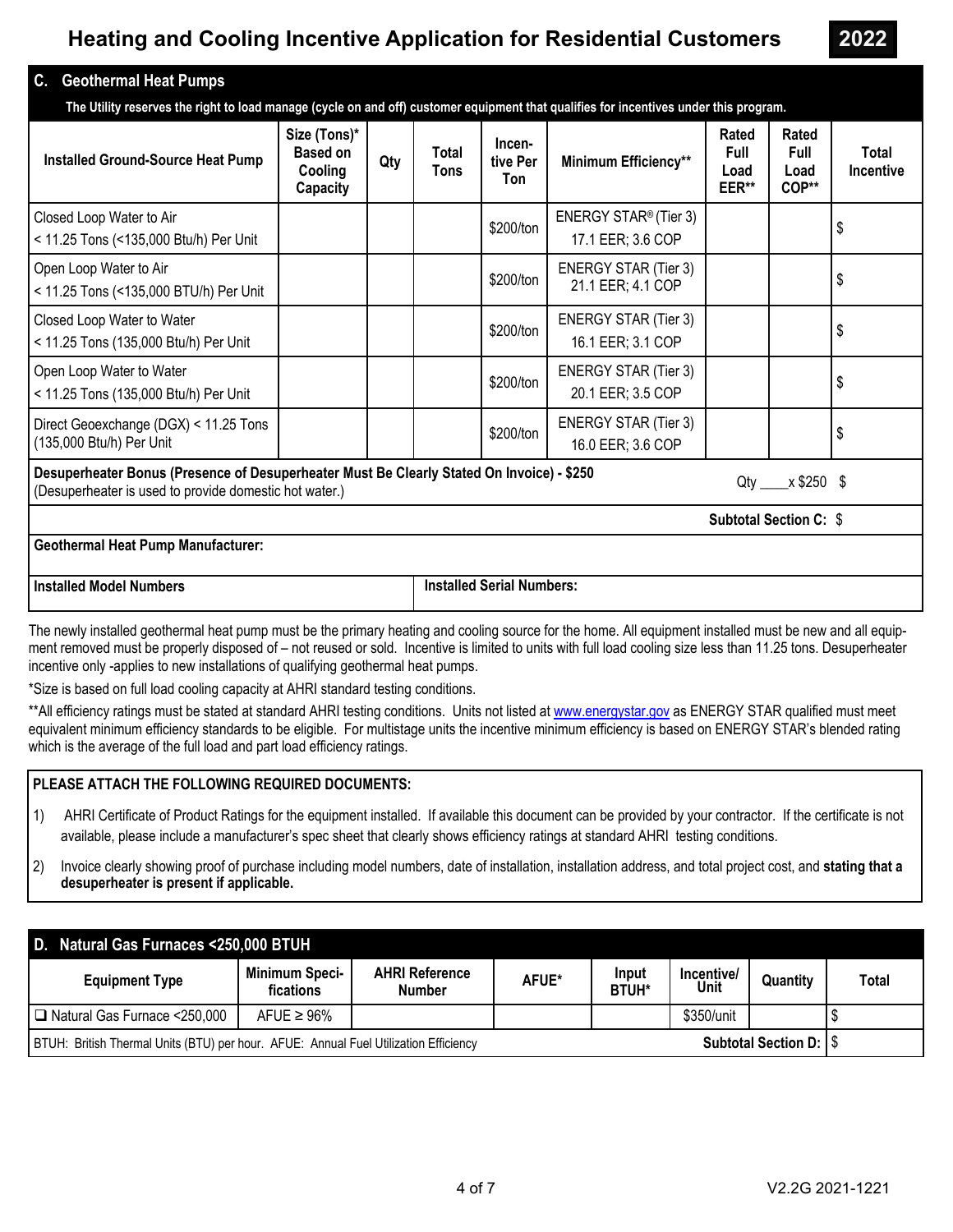| E. Smart Thermostats (ENERGY STAR <sup>®</sup> )                                                                                                                                                                                      |                                                                                                                                                                                                                                                                    |                                           |          |                           |
|---------------------------------------------------------------------------------------------------------------------------------------------------------------------------------------------------------------------------------------|--------------------------------------------------------------------------------------------------------------------------------------------------------------------------------------------------------------------------------------------------------------------|-------------------------------------------|----------|---------------------------|
| <b>Minimum Specifications</b>                                                                                                                                                                                                         | <b>Equipment Controlled</b>                                                                                                                                                                                                                                        | <b>Incentive Per</b><br><b>Thermostat</b> | Quantity | Total<br><b>Incentive</b> |
| <b>ENERGY STAR certified Smart Thermostat</b><br><b>Controlling Natural Gas Heat Systems</b><br>Not to exceed three per household annually.                                                                                           | $\Box$<br>Natural Gas Furnace with Central Air Conditioning<br>Natural Gas Furnace with NO Central Air Conditioning<br>$\mathsf{L}$<br>$\Box$<br>Natural Gas Boiler with Central Air Conditioning<br>Natural Gas Boiler with NO Central Air Conditioning<br>$\Box$ | \$75                                      |          | S                         |
| <b>ENERGY STAR certified Smart Thermostat</b><br><b>Controlling Central Air Conditioning</b><br>(For thermostats that do not qualify for the natu-<br>ral gas thermostat rebate above)<br>Not to exceed three per household annually. | □<br>Fuel Oil or Propane Furnace with Central Air Conditioning<br>$\Box$<br>Electric Furnace with Central Air Conditioning<br>Heat Pump Heating and Cooling<br>ப<br>Geothermal Heating and Cooling<br>ப<br>Central Air Conditioning Only<br>ப                      | \$25                                      |          | -5                        |
| <b>Subtotal Section E: IS</b><br>Limit of one rebate per thermostat installed                                                                                                                                                         |                                                                                                                                                                                                                                                                    |                                           |          |                           |

## **F. Heat Pump Water Heaters (ENERGY STAR 55 Gallon and Smaller Self-Contained Units Only)\* The Utility reserves the right to load manage (cycle on or off) customer equipment that qualifies for incentives under this program**

| Make/Model #                                                                                                                      | Serial # | <b>Tank Size</b> | <b>Minimum Efficiency</b>                                                            | <b>Rated EF</b><br><b>Efficiency</b> | <b>Incentive</b><br>Per Unit | <b>Total</b><br>Incentive |
|-----------------------------------------------------------------------------------------------------------------------------------|----------|------------------|--------------------------------------------------------------------------------------|--------------------------------------|------------------------------|---------------------------|
|                                                                                                                                   |          | Smaller          | Must be 55 Gallons or   ENERGY STAR Criteria<br>$_GAL$ Energy Factor (EF) $\geq 2.0$ |                                      | \$150                        |                           |
|                                                                                                                                   |          | GAL<br>Smaller   | Must be 55 Gallons or   ENERGY STAR Criteria<br>Energy Factor (EF) $\geq 2.0$        |                                      | \$150                        |                           |
| *Please attach manufacturer's specification sheet showing model number and energy factor (EF).<br><b>Subtotal Section E:   \$</b> |          |                  |                                                                                      |                                      |                              |                           |

## **G. Natural Gas Water Heaters (ENERGY STAR)**

|     | Equipment                                 | Criteria                     | <b>Incentive Per Unit</b> | Quantity | <b>Total Incentive</b> |
|-----|-------------------------------------------|------------------------------|---------------------------|----------|------------------------|
| 1 Q | Storage (Tank Type) Water Heater ≤ 55 gal | <b>ENERGY STAR certified</b> | \$100                     |          |                        |
|     | Whole Home Tankless Water Heater          | <b>ENERGY STAR certified</b> | \$300                     |          |                        |

**Subtotal Section F:** \$

| <b>Summary of Incentives</b>                       |  |
|----------------------------------------------------|--|
| Subtotal Section A: Central Air Conditioning Units |  |
| Subtotal Section B: Air Source Heat Pumps          |  |
| Subtotal Section C: Geothermal Heat Pumps          |  |
| Subtotal Section D: Natural Gas Furnaces           |  |
| Subtotal Section E: Energy Star® Smart Thermostats |  |
| Subtotal Section F: Heat Pump Water Heaters        |  |
| Subtotal Section G: Natural Gas Water Heaters      |  |
| <b>Total Incentive:  </b>                          |  |

**2022**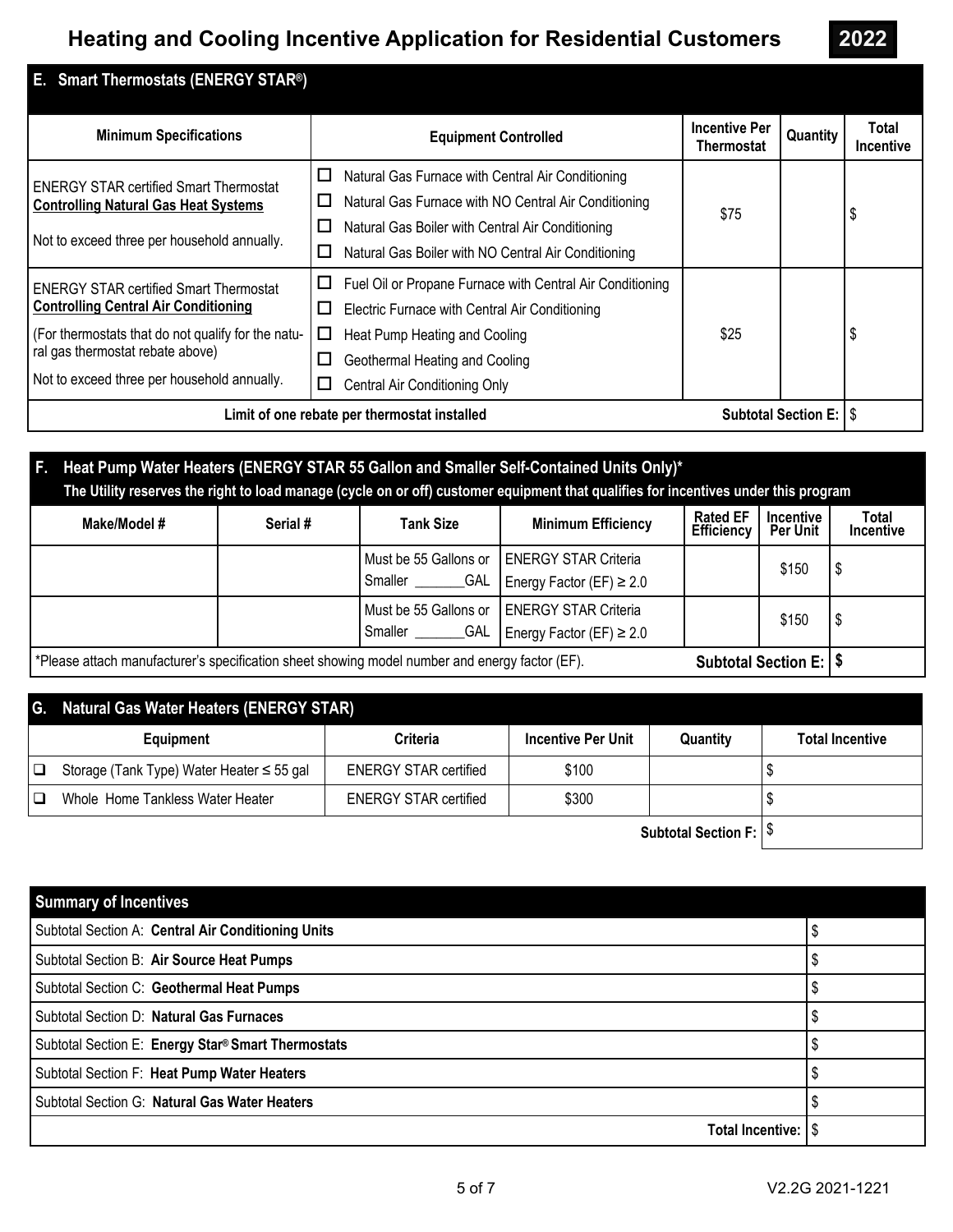**Information below is required for Quality Installation applications only**

### **Equipment Testing:**

The contractor must activate the system and perform the appropriate tests for airflow and refrigerant charge. These tests can only be conducted when the outdoor (ambient) temperature exceeds 55 degrees Fahrenheit. Rebate applications may not be submitted until testing is complete. If conditions do not allow for proper testing the customer will be eligible for the rebates as long as the testing is completed and application is submitted by July 31 of the following year.

 **\*Certified Quality Install Contractors receive a \$100 incentive per installation. To become a certified contractor, visit brightenergysolutions.com**

A complete load calculation is on file. (Initial here) \_\_\_\_\_\_\_\_\_\_

The outdoor unit is matched to the appropriate indoor coil. (Initial here) \_

Airflow is appropriate for the installation. (Initial here)

Airflow depends on the manufacturer, and should not be too high or too low – approximately 300-400 CFM per ton of cooling capacity.

Refrigerant charge has been tested and found to be appropriate for the installation. (Initial here)

Installation Date \_\_\_\_\_\_\_\_\_\_\_\_\_\_\_\_\_\_\_\_Startup/Testing Date \_\_\_\_\_\_\_\_\_\_\_\_\_\_\_\_\_\_\_\_\_ Outdoor Temp °F \_\_\_\_\_\_\_\_\_\_\_\_ (Min. outdoor temperature allowed is 55°F)

Installation Technician Name:

**I hereby certify that all information is accurate, including claims of efficiency, size and customer information. Reasonable efforts have been made to follow the guidelines of ANSI/ACCA Standard:**

**Contractor Signature:**  $\qquad \qquad$  Date:

## **Customer Certifications and Signature**

I hereby certify that: 1. The information contained in this application is accurate and complete; 2. All installation is complete and the unit(s) is operational prior to submitting application; 3. All rules of this incentive program have been followed; and 4. I have read and understand the terms and conditions applicable to this incentive program as set forth in this application, including those set forth on the last page of this application form.

I agree to verification of equipment installation which may include a site inspection by a program or utility representative. I understand that I am not allowed to receive more than one incentive from this program on any piece of equipment. I agree to indemnify, defend, hold harmless and release The Utility from any claims, damages, liabilities, costs and expenses (including reasonable attorneys' fees) arising from or relating to the removal, disposal, installation or operation of any equipment or related materials in connection with the programs described in this application, including any incidental, special or consequential damages.

Please sign and complete all information below.

| Homeowner Signature | <b>Print Name</b> | Date |
|---------------------|-------------------|------|
|                     |                   |      |

| <b>Member Utility Use Only</b>    |                      |                      | Date Received: |  |  |
|-----------------------------------|----------------------|----------------------|----------------|--|--|
| Pre-Inspected?                    | $\Box$ Yes $\Box$ No | Date Pre-Inspected:  | Initials:      |  |  |
| Post-Inspected?                   | $\Box$ Yes $\Box$ No | Date Post-Inspected: | Initials:      |  |  |
| Incentive Approved?               | $\Box$ Yes $\Box$ No | Amount \$            | Date Approved: |  |  |
| Utility or Program Representative |                      |                      |                |  |  |

**2022**